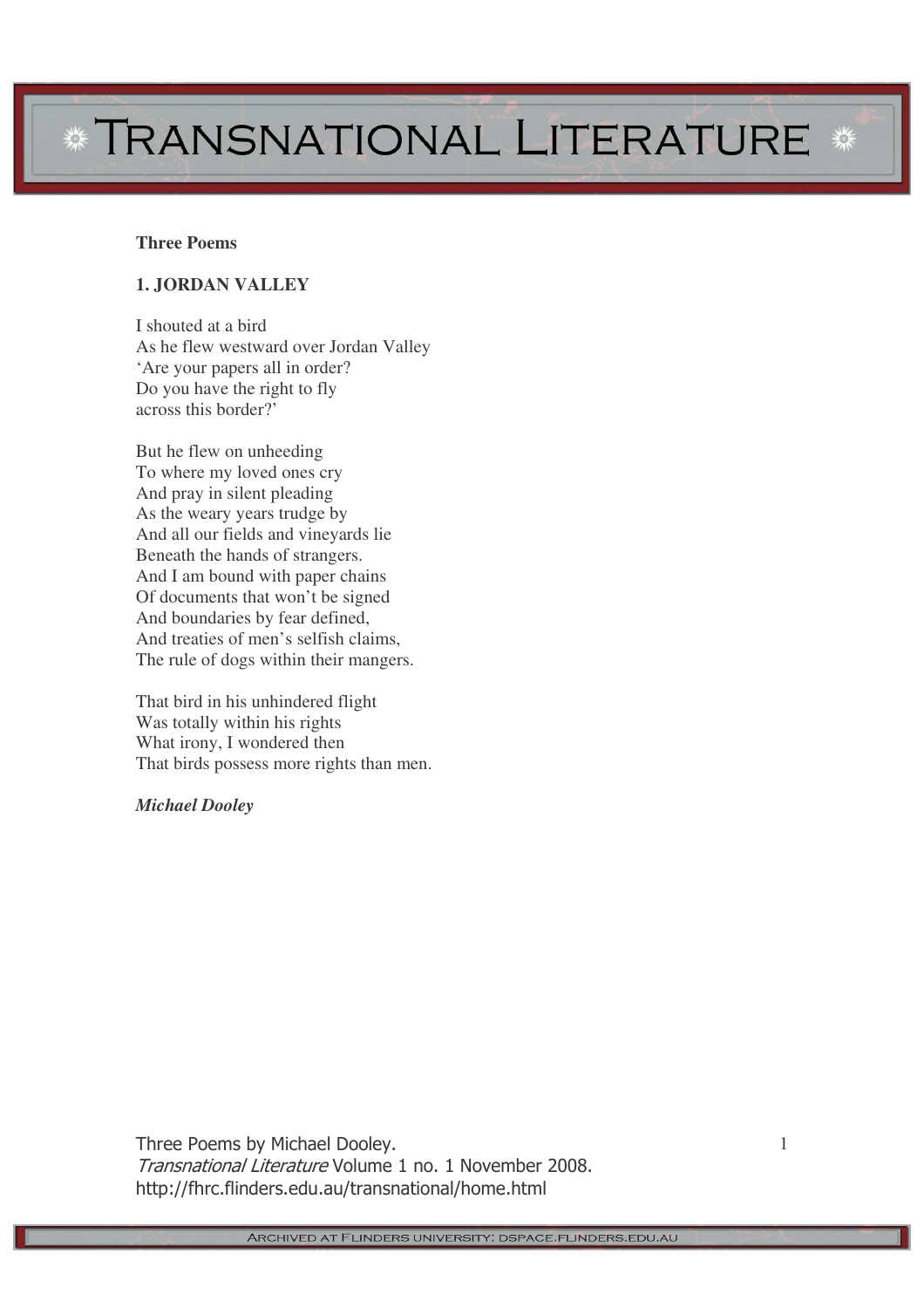# *\** **TRANSNATIONAL LITERATURE**

### **2 . M A R T Y R**

precision lazer guided xenophobia dismantling the rubble of dreams awakening the silence of screams disseminating random death with pinpoint accuracy extinguishing a child's breath to make a world safe for hypocrisy

half a century of compressed frustration set to detonate at the precise location to achieve the greatest damage to the road the beauty of the girl before she died it seems there was one thing we never tried there was still love

I must believe although at times I barely want to it is written in my contract not the fine print but the main clause I cannot ignore it even when the anger gnaws away at sensibility and I dimly understand the rusted barbed wire of futility that confined you that defined you that degraded you that persuaded you to throw a bomb or become a bomb

Three Poems by Michael Dooley. Transnational Literature Volume 1 no. 1 November 2008. <sup>2</sup> I feel your pain but I must tell you once again as I have always told you pain alone cannot condone your right to kill but still I long to hold you till your tears explode, hot, scalding fragments on my cheek

http://fhrc.flinders.edu.au/transnational/home.htm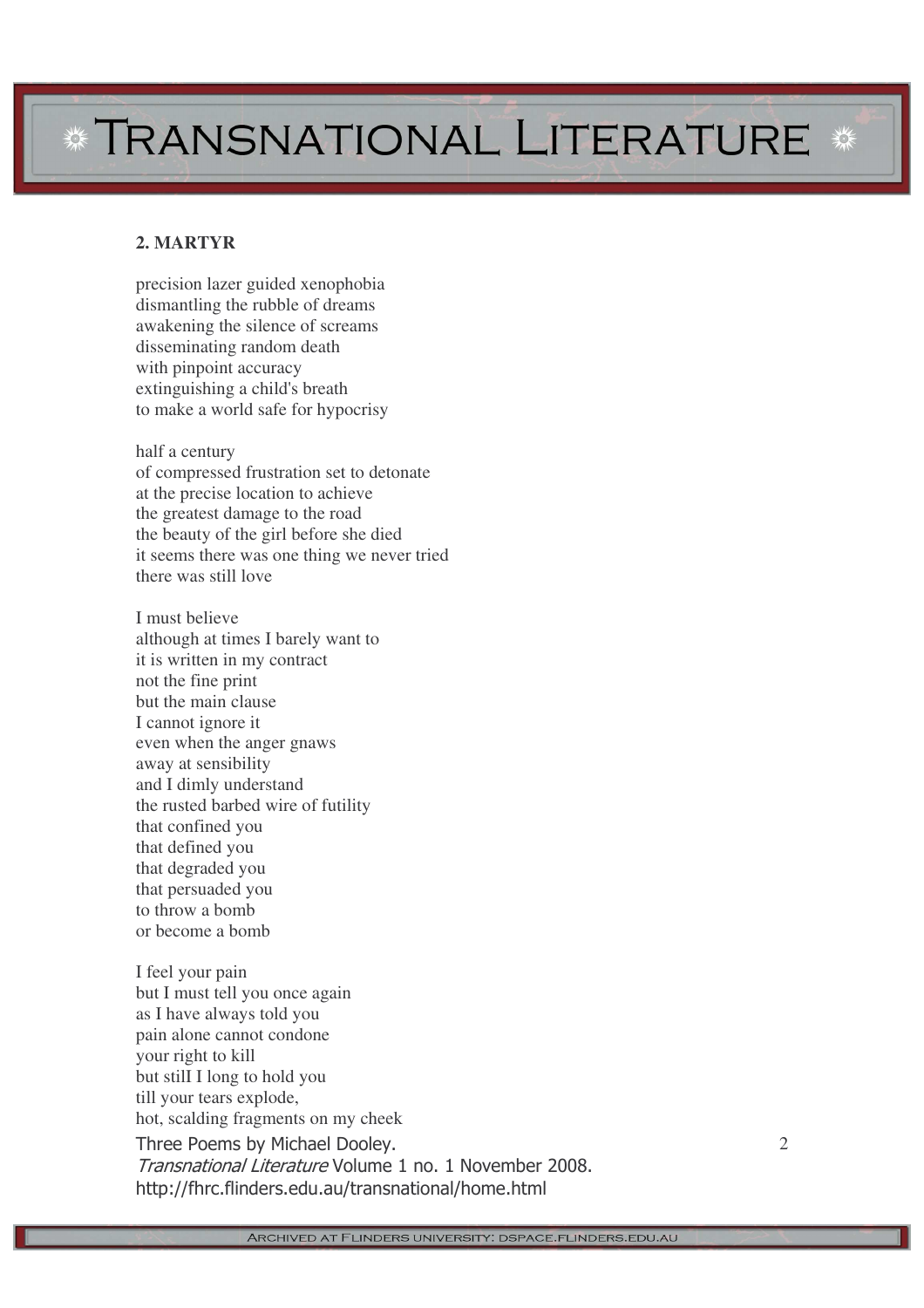# **\* TRANSNATIONAL LITERATURE \***

and speak the words I have no right to speak:

When you give way to hate You step into the snare they set for you A trapped falcon Proving itself worthy of the hunter's blows By flailing wings and scrabbling claws Suddenly black clad outlaws Masking your own nobility. Tarnishing the glory of your cause By passion's importunity

One day amongst the piles of debris you may look into the eyes made dreamy by the clearing smoke of the ones who sought to crush you whose hands you sought to thrust violently away and say perhaps somewhere within us we are more alike than we ever dared to realise perhaps the blood that long ago stained the cobblestones of our great city can still cleanse us from this present hell perhaps together we can find our way And there is no hatred that can undo the redemption of that day.

### *Michael Dooley*

Three Poems by Michael Dooley. Transnational Literature Volume 1 no. 1 November 2008. http://fhrc.flinders.edu.au/transnational/home.html